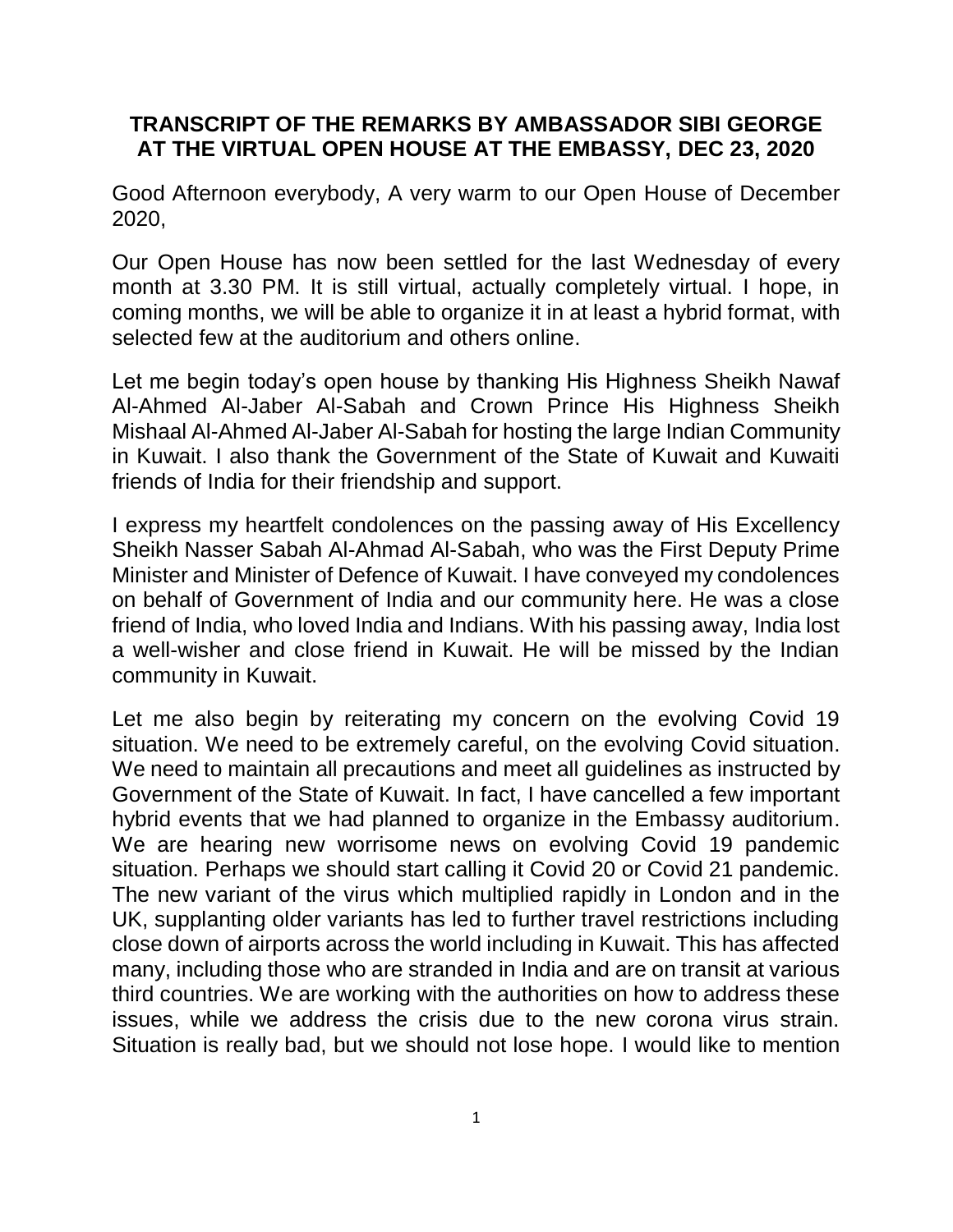that our ICSG continues to be active and ready to continue its efforts. Later in the day, a meeting of ICSG will be held to take stock of the situation.

## Dear Friends,

My first priority in the Mission now is to ensure that we continue the Consular Service without interruption. We should not have a situation whereby we end up closing down the Consular Service at the Embassy or at our passport offices. I urge all associations and groups to continue to urge all to follow the Covid pandemic guidelines in letter and spirit, including during their visits to Embassy and our passport offices. Our Consular Open House is continuing every day. Anyone who has consular issues could meet my colleague Shri Amitabh Ranjan in this daily open house, or send an email to us. We are responding to each of the serious mails and to comments on feedback forms. Shri Amitabh Ranjan will look after Consular Service during the leave period of Shri Ranveer Bharati.

In the meantime, I continue my meetings and interaction with the authorities discussing ways and means to elevate our partnership with Kuwait in various fields. I also meet and discuss with them issues of concern and interest to our diaspora. Yesterday, I visited the Deportation Center under the Ministry of Interior and met all its officers, I also met some of the inmates to personally talk to them. I thank the Deportation authorities for their cooperation in helping Indian inmates for their early departure to India. We continue to provide assistance from ICWF to all deserving cases, including food, lunch at the Embassy, air tickets and travel arrangements for hospital patients. There are regular visits to the jails, detention centers, deportation centers and police stations by the Embassy officials. We will continue all of this, in coming days and weeks.

We will later update you on the ongoing Emergency Certificate drive. We continue to receive applications for Emergency Certificates. Our endeavor is to issue the Emergency Certificates on the same day, to avoid them from travelling to the Embassy multiple times. Our decision to issue emergency certificates on the same day is causing some delay in issuing passports, but this is being addressed by undertaking passport preparation work during weekends. At the same time there are a few hundred Emergency Certificates ready for collection, which are yet to be collected by applicants. I urge all applicants to collect their Emergency Certificates. I am happy that we have